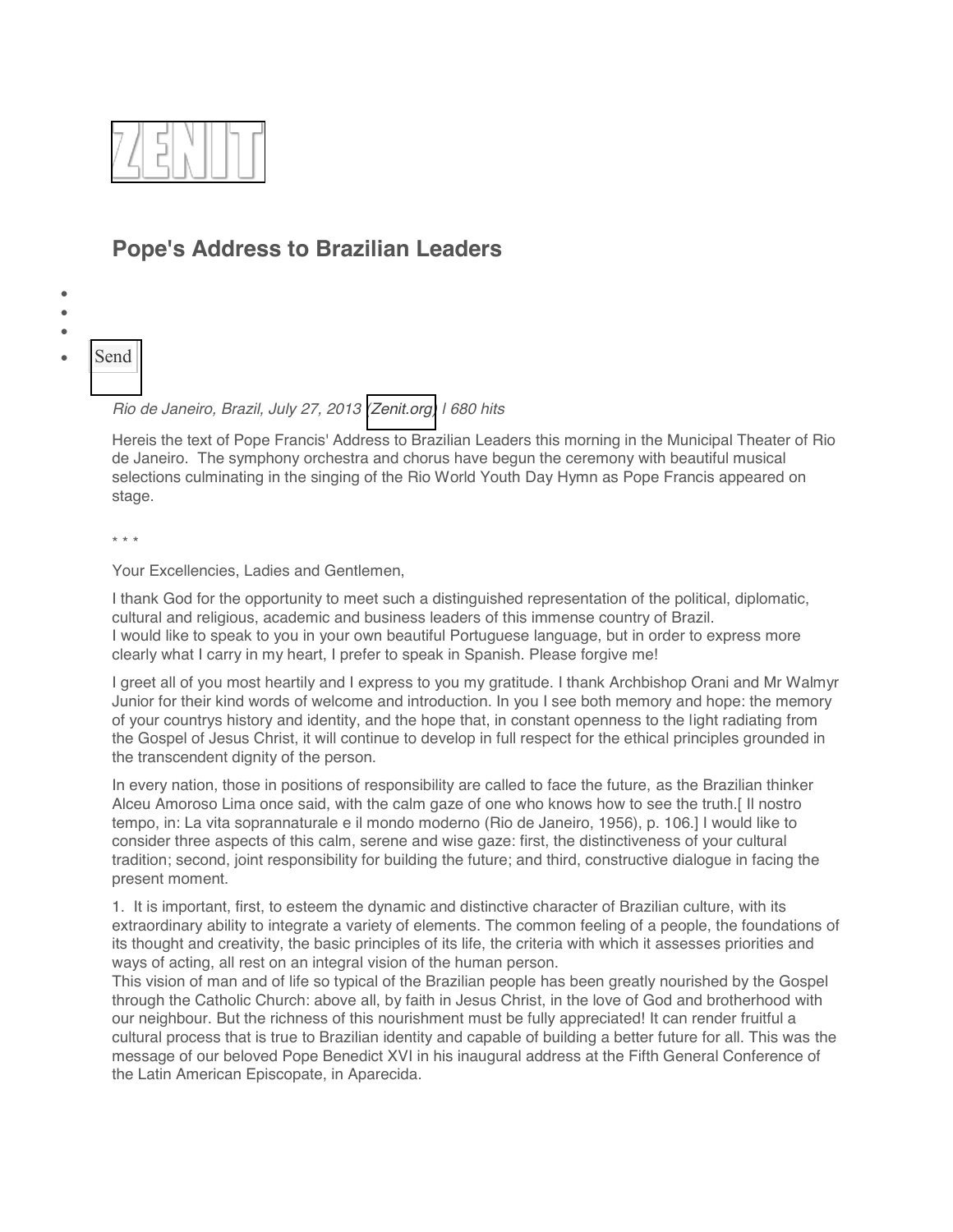To promote an integral humanism and the culture of encounter and relationship: this is the Christian way of promoting the common good, the joy of living. Here, faith and reason unite, the religious dimension and the various aspects of human culture art, science, labour, literature... Christianity combines transcendence and incarnation; it brings ever new vitality to thought and life, in contrast to the dissatisfaction and disillusionment which creep into hearts and spread in the streets.

2. A second element which I would like to mention is responsibility for society. This calls for a certain kind of cultural, and hence political, paradigm. We are the ones responsible for training new generations knowledgeable in economic and political affairs, and solidly grounded in ethical values. The future demands of us a humanistic vision of the economy and a politics capable of ensuring greater and more effective participation on the part of all, eliminating forms of elitism and eradicating poverty. This is the road that we are called to travel: to see that basic needs are met and that human dignity, brotherhood and solidarity are guaranteed on every level. In the days of prophet Amos, Gods stern warning was already being heard: They sell the righteous for silver and the needy for a pair of sandals they ... trample down the head of the poor into the dust of the earth and push the afflicted out of the way (Am 2:6-7). The outcry, the call for justice, continues to be heard even today.

Anyone exercising a role of leadership needs to have very practical goals and to seek specific means to attain them. At the same time, there is always the risk of disappointment, resentment and indifference, if our plans and goals do not materialize. The dynamic virtue of hope inspires us to keep pressing on, to employ all our energies and abilities on behalf of those for whom we work, accepting results, making it possible to strike out on new paths, being generous even without apparent results, yet keeping hope alive.

Leadership also means making the most just decision after having considered all the options from the standpoint of personal responsibility and concern for the common good. This is the way to go to the heart of the evils of a society and to overcome them, also with the boldness of courageous and free actions. In exercising our responsibility, with all its limitations, it is important to embrace all of reality, observing, pondering, evaluating, in order to make decisions in the present but with an eye to the future, reflecting on the consequences of our decisions. To act responsibly is to see ones own actions in the light of other peoples rights and Gods judgement. To preserve this ethical sense appears today as an unprecedented historic challenge. Beyond scientific and technical competence, the present situation also demands a sense of moral obligation expressed in a social and deeply fraternal exercise of responsibility.

3. To fill out the gaze which I have proposed, in addition to an integral humanism which respects cultural distinctiveness and fraternal responsibility, I now conclude by pointing to something which I consider essential for facing the present moment: constructive dialogue. Between selfish indifference and violent protest there is always another possible option: that of dialogue. Dialogue between generations, dialogue with the people, the capacity to give and receive, while remaining open to the truth. A country grows when constructive dialogue occurs between its many rich cultural components: popular culture, university culture, youth culture, artistic and technological culture, economic culture, family culture and media culture. It is impossible to imagine a future for society without a significant contribution of moral energies within a democratic order which will always be tempted to remain caught up in the interplay of vested interests. A basic contribution in this regard is made by the great religious traditions, which play a fruitful role as a leaven of society and a life-giving force for democracy. Peaceful coexistence between different religions is favoured by the laicity of the state, which, without appropriating any one confessional stance, respects and esteems the presence of the religious factor in society, while fostering its concrete expressions.

When leaders in various fields ask me for advice, my response is always the same: dialogue, dialogue, dialogue. It is the only way for individuals, families and societies to grow, the only way for the life of peoples to progress, along with the culture of encounter, a culture in which all have something good to give and all can receive something good in return. Others always have something to give me, if we know how to approach them in a spirit of openness and without prejudice. Only in this way can understanding grow between cultures and religions, mutual esteem without needless preconceptions, respectful of the